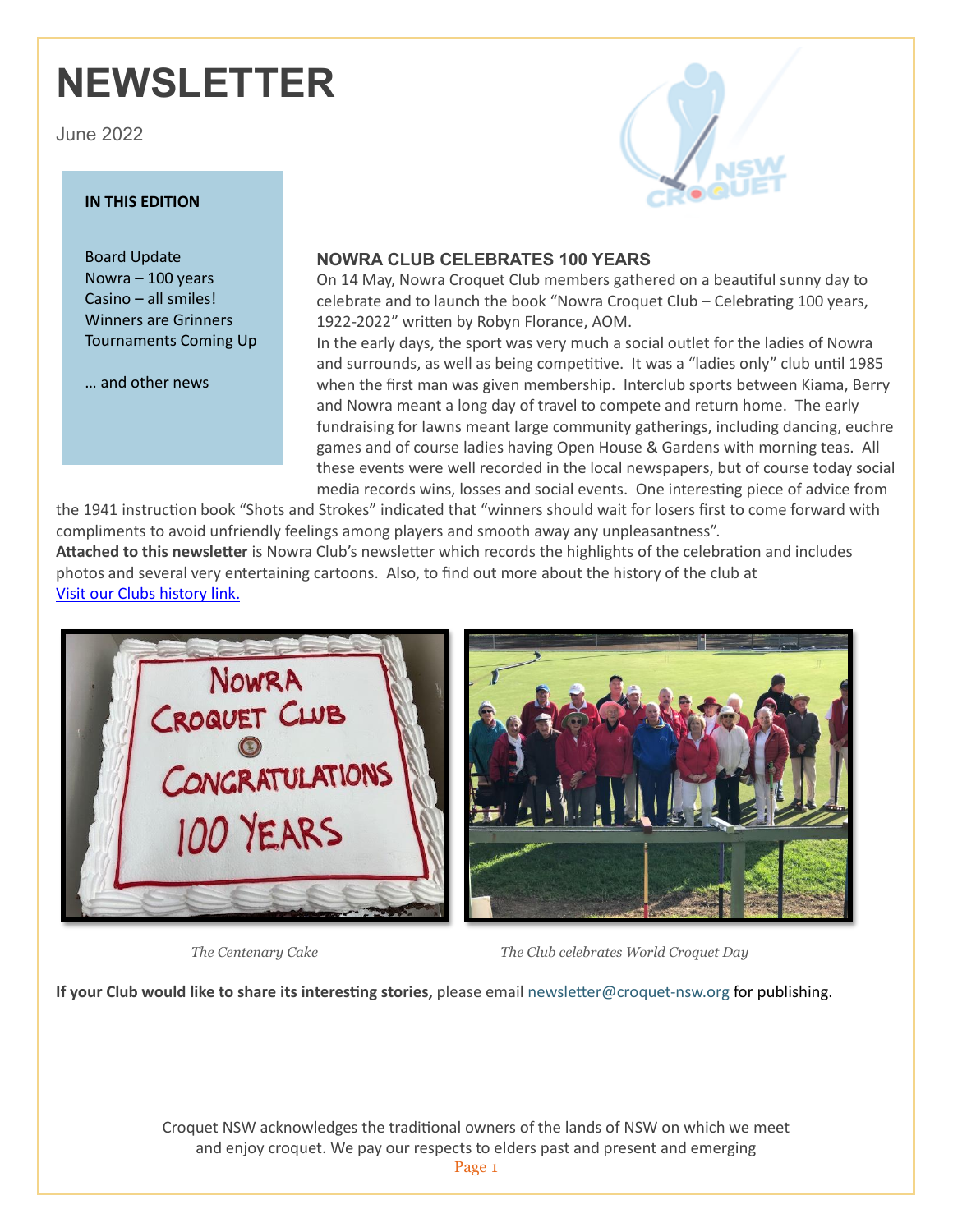#### **BOARD MEMBERS**

Chair: Kate McLoughlin Deputy Chair: Rik Mills Treasurer: Steve Miles Secretary: David Scott Projects & Grants: Rosie Landrebe Newsletter: Liz Friend [newsletter@croquet-nsw.org](file:///C:/Users/kmcl1/AppData/Local/Packages/microsoft.windowscommunicationsapps_8wekyb3d8bbwe/LocalState/Files/S0/2979/Attachments/newsletter@croquet-nsw.org) Board member: Ray Chapman Website: [https://croquet-nsw.org](https://croquet-nsw.org/) [Croquet NSW Facebook page](https://www.facebook.com/groups/204121004882119/)



# **FROM THE BOARD**

The Board is proposing to change its financial year reporting from a financial year (1 July – 30 June) to a calendar year (1 January – 31 December). This will align our financial reporting with the way we currently do our business. This change will require a change to our Constitution which will need approval from the clubs. More information is on its way to the clubs.

Club's affiliation fees will remain unchanged \$25 March-September and \$25 October-February, per member. Juniors remain at \$12.50 and non-playing members \$5 for each of the above six-month periods.

The Board is committed to increasing membership by at least 10% in the next 12 months. The Board encourages all clubs with lawn capacity to undertake "come and try days" or "bring a friend day".

All clubs should take every opportunity to gain exposure for croquet through social media and/or the local press. There is a good chance that your local paper will publish your stories and pictures.

Chatswood Croquet Club is undertaking a school croquet program with Chatswood High School in Term 2. This program will involve Years 8 - 10 students and will run for 11 weeks. Most importantly, Chatswood Croquet Club have a good number of member volunteers to support the program. All clubs should take the opportunity to identify any secondary schools that may be inclined to add croquet to their sports' program.

Greg Bury, General Manager of the Australian Croquet Academy, is in the process of completing the final Youth Training Project Plan for approval by the ACA Board. The first step is to get croquet recognised as a school sport with Sports Australia and to get the NSW Dept of Education to sign off on the resources required.

Greg is also updating the National Coaching program to include a module on coaching students.

Ray Chapman Board Member

### **GOLF CROQUET WCF RULES 6TH EDITION**

Croquet Australia has approved the new WCF Rules of Golf Croquet  $6<sup>th</sup>$  Edition will be effective in Australia from 1 July 2022. CNSW expect delivery of the new 6<sup>th</sup> Edition GC Rule Books in the next week or so. Accordingly, we invite you to pre-order a supply for your club. The expected cost is \$7.50 per rule book + postage.

Would you kindly email your order to our merchandising officer, Lisa Kelshaw, a[t merchandising@croquet-nsw.org](mailto:merchandising@croquet-nsw.org). advising the number of books you require plus the name and address for postage. Referees will receive a copy from CNSW at no charge.

**The NSW Government Community Building Partnership 2022** program is open with applications closing 10 June 2022. There is a maximum of \$400,000 to allocate in each electorate. Incorporated not-for-profit community organisations and local councils are eligible to apply for grants of between \$5,000 and \$150,000. The average grant awarded is around \$20,000. More information is available here[: Community Building Partnership | NSW Government](https://www.nsw.gov.au/projects/community-building-partnership)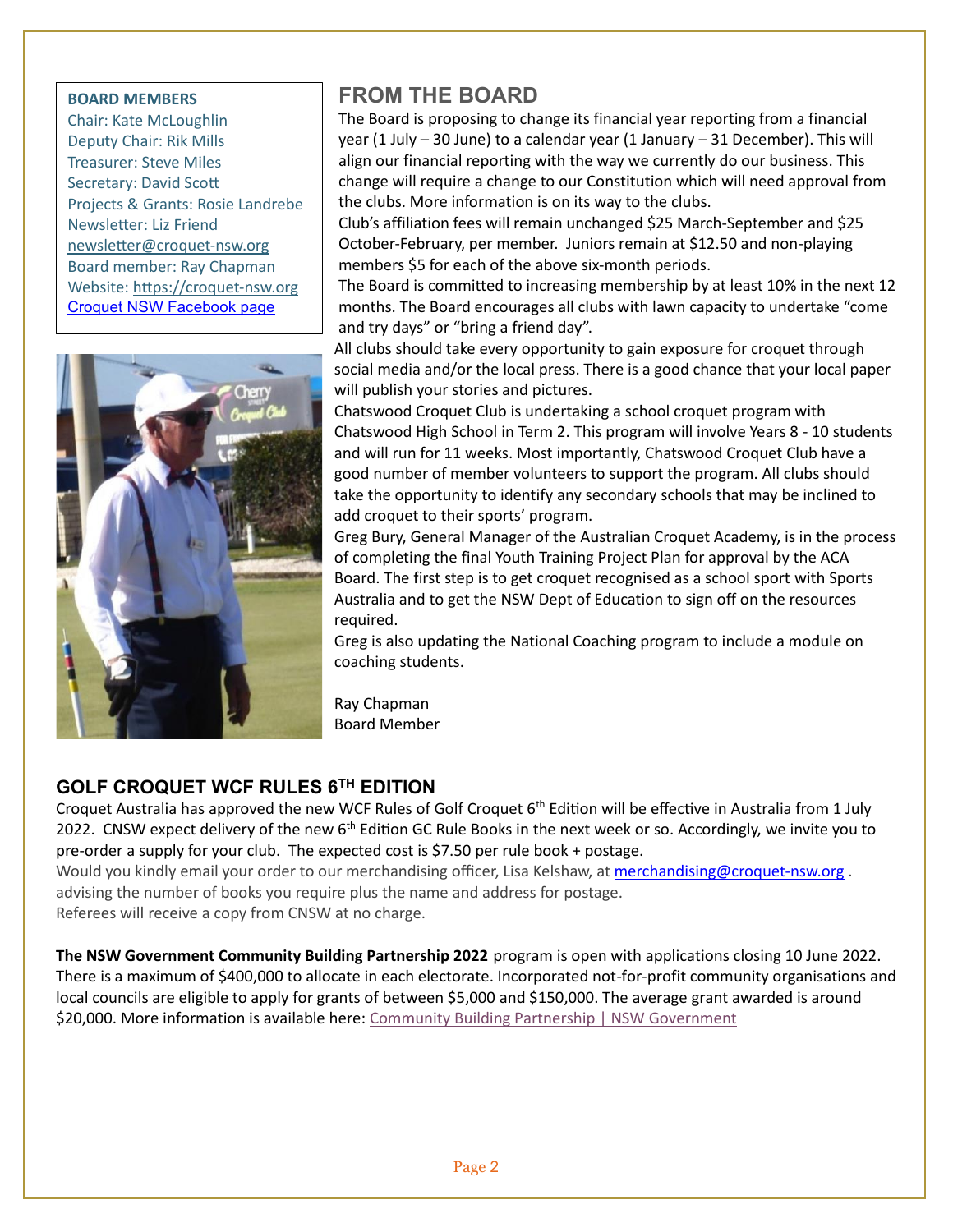#### **CASINO CROQUET CLUB – All Smiles**



*Leonie Condon all smiles accepting the mower from ATM*

After going through 2 years of hardship, Covid & floods, the small club of 23 diehard members were presented with their new mower today. This was due to generosity of the Australian Turf Company, plus grants from the NSW Flood Relief Fund and wonderful help from fellow croquet clubs. The Club is very grateful to all that have contributed. It is a very welcome item for a club that:

- Has an attitude of "never say never"
- Has battled hard over the years to maintain their club and lawn
- Has battled hard to grow their membership
- Never gives up!

The Club has battled hard to get back on track after the devastating floods and with the new mower the Casino Croquet Club's lawns will again become a welcome place to have a game of croquet. Unfortunately, the lawns are still unplayable because of the wet and hopefully it's not too far away before the Club gets playing again. The club is always welcoming new members.

## **WINNERS ARE GRINNERS**

#### **AC GOLD SINGLES 5-6 MAY Chatswood**

Five players contested the AC Gold singles event at Chatswood in a single round robin format. The winner undefeated with four wins, was Rob Wright from the Mosman club, runner up on three was Gerard Barry from the Chatswood Club.

#### **AC Silver Singles – 10-12 May - Cammeray**

 *Peter accepting the trophy from Steve Miles*

Six competitors, with handicaps ranging from 9-12, contested the CNSW AC Silver singles event at Cammeray Croquet Club. Local north shore clubs were represented by Sue Elderidge–Smith and Joanne Brown from Cammeray, and David and Bronwyn McGrane from Mosman, while two players, Dianne Scott (Wollongong) and Peter Gordon (Nelson Bay) travelled from country areas. Play consisted of a round-robin in one block and the first day saw tough competition under cloudy skies. Unfortunately, the next two days saw games marred at times with heavy rain which the lawns struggled to dissipate, having been continually soaked a month earlier. The Super Sopper was on duty throughout the second day, thanks to referees Steve and Michael, with players also pitching in to remove the surface water. Tuesday's later games were pegged down due to failing light. The last day of competition was again

played in rain. Peter Gordon remained undefeated at the end of the morning session and significantly ahead of runner up Joanne Brown on hoops. With the lawns no longer able to cope, and players very cold and wet, TM Steve Miles called an end to competition. Thanks go to Cammeray CC for hosting and to the referees for giving up their time.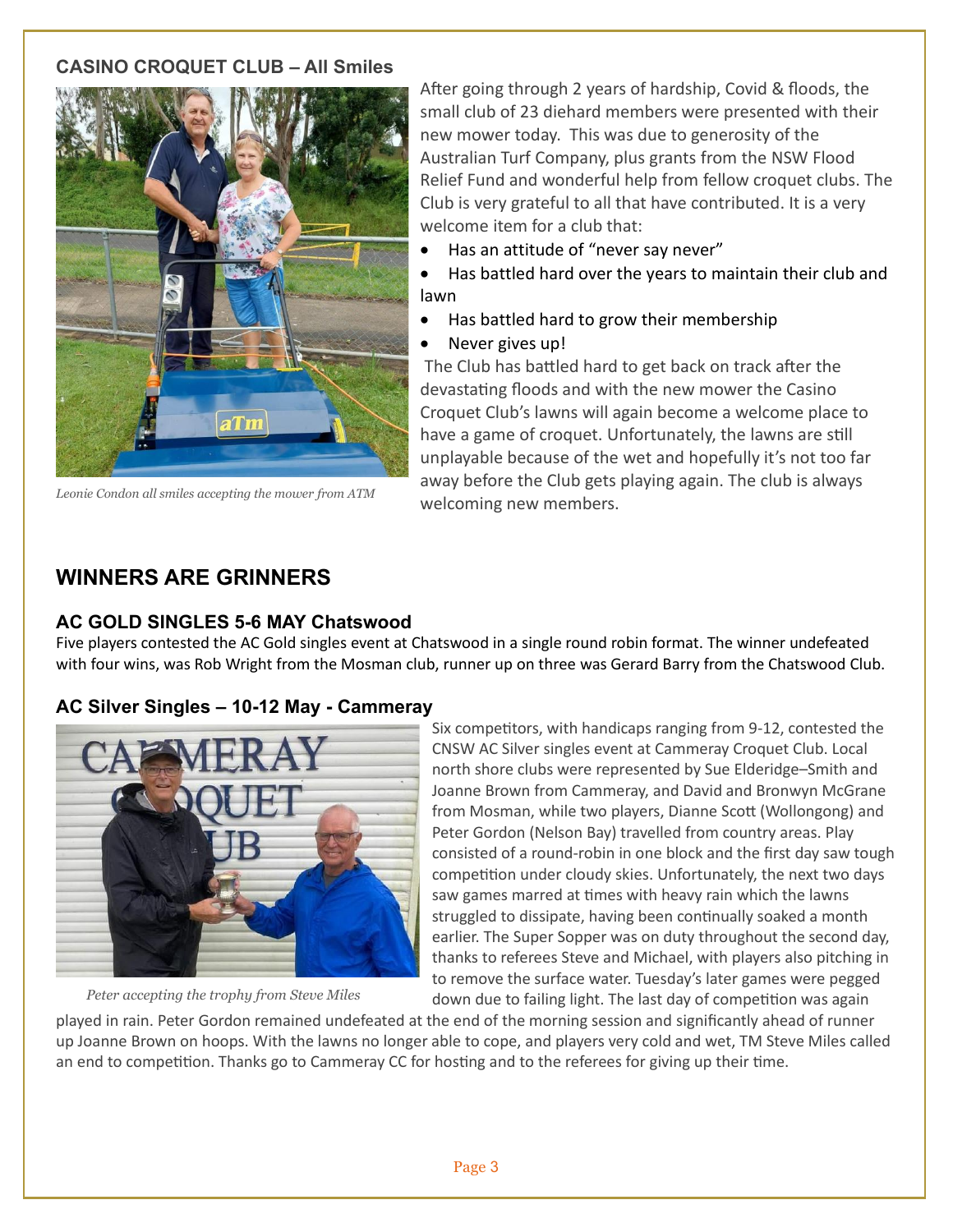#### **AUSTRALIAN OPEN GC DOUBLES – 7-10 May - Cairnlea**

Thirteen teams from around Australian entered the doubles championship this year. Games were played in one big block with the top 8 teams progressing to the finals and the remaining pairs to contest the Plate event. The semi-finals saw Peter Freer and Mark Scruton defeat Shane Downie and Kevin McGlynn 7/1, 1/7 and 7/6 in a tightly contested match. In the other semi-final, Owen Dickinson and Brian Rowe had a comfortable victory 7/5 and 7/2 over Peter and Rosie Landrebe. The final went to 3 exciting games with Peter Freer and Mark Scruton defeating Owen Dickinson and Brian Rowe 4/7, 7/3 7/5. A wonderful achievement from Peter Freer and Mark Scruton - their first Australian title as a doubles combination. The Plate event was won by Barry Jennings and Karen Magee from South Australia with Ray Chapman and David Scott a close second with the same wins but 3 less hoops.



 *Mark Scruton & Peter Freer receive their trophy*

#### **AUSTRALIAN OPEN GC SINGLES - 11-14 May - Cairnlea**

Forty-one players contested this year's event with 5 blocks comprising 8 or 9 players. After many close and exciting games the semi-finals came down to Robert Fletcher vs Jamie Gumbrell and Kevin Beard vs Gary Phipps. Jamie, in a three-game thriller, defeated Robert 7/5, 4/7 and 7/5 to set up her first final appearance. In the other semi-final, Gary proved too strong for Kevin, winning 7/3, 7/3. The final was between last year's runner up, Gary Phipps, versus the young up and coming Jamie Gumbrell. The first game highlight was Gary running both hoop 9 and 10 in the same stroke. Wonderful luck for Gary but heartache for Jamie. The second game was a tense and close struggle with the game going to the 13th hoop where Gary was able to get his ball close to the hoop via the back door and Jamie was unable to clear it. A



 *(L:R) Jim Nicholls presents Gary with the trophy*

wonderful game by both players. Gary was pretty happy to win after his second place last year and there's no doubt Jamie will be a future winner of this event in the coming years.



The Plate championship was a close, tense struggle with Ray Chapman winning his final game to clinch the plate trophy. Gerda Lambeck was a close second.

The Y event was won by Victoria's Shane Downie. The Z event was won by Alison Sharpe and the W event won by Stephen Burns.

NSW players won the Doubles, runner up in the doubles plate, runner up in the singles final, won Z and W singles events, won the Plate event and also the runner up.

A wonderful achievement from our players.

 *(L:R) Jim Nicholls presents Ray with the Plate*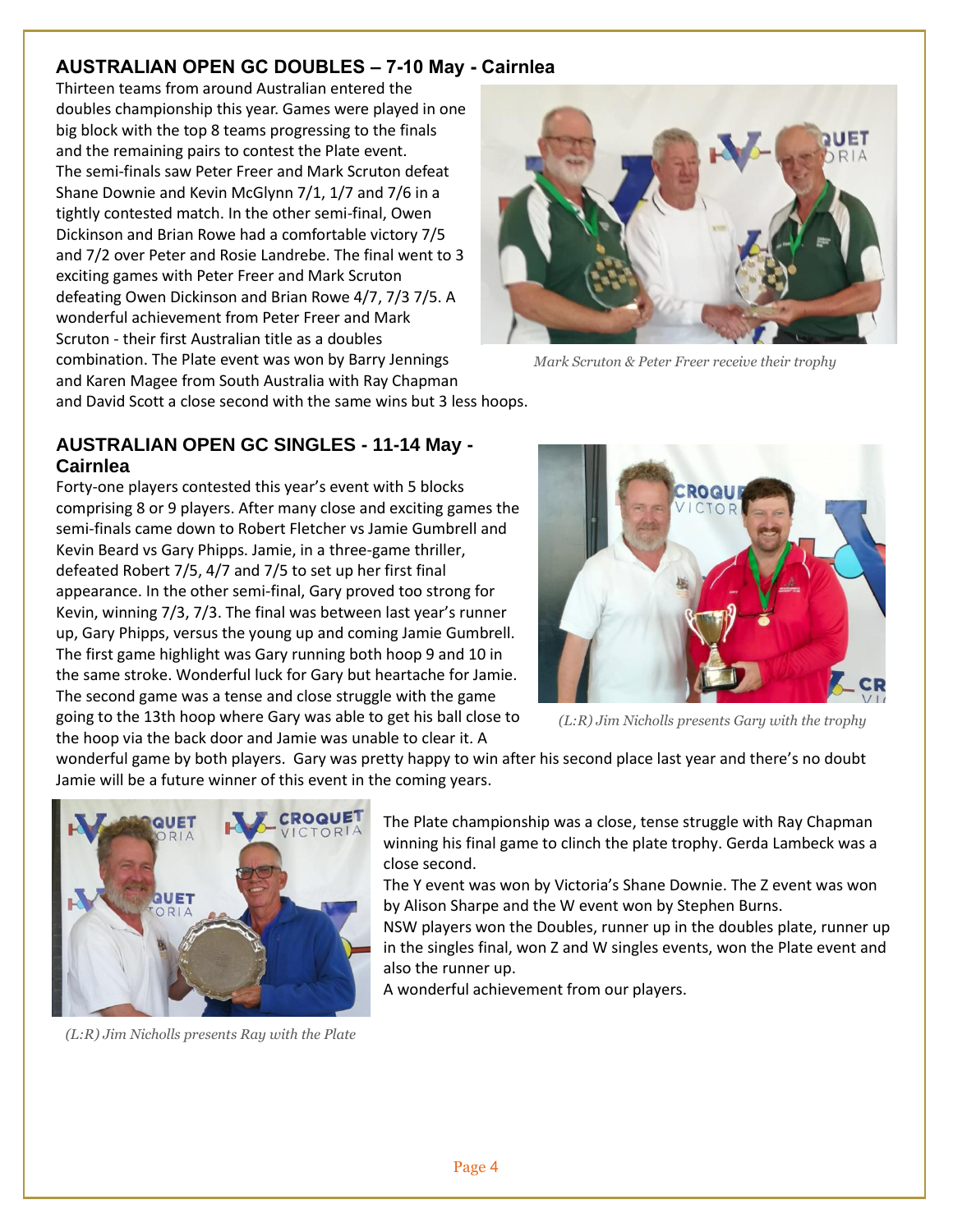#### **NSW OPEN GC SINGLES CHAMPIONSHIP – 20-23 May - Tempe**

Twenty-four of NSW's best golf croquet players assembled at Tempe to contest this year's event. The forecast was rain, and more rain, for the four days. The players were split into 3 blocks with the top 5 from each block plus the best sixth player progressing to the finals. After many exciting and close games the quarter finals came down to:

Peter Landrebe defeated Rosie Landrebe 7/6, 7/5 (no dinner for Peter that night);

Peter Freer defeated Peter Montague 3/7, 7/3 and 7/1 (Revenge for that accidental hit in the nose);

David Hanbidge defeated Malcolm Powys 7/4, 3/7 and 7/3 (Malcolm so close); and, Alison Sharpe defeated Kevin McGlynn 7/3, 7/3 (Kevin seems to run into Alison in finals).

The four top players all on minus handicaps contested the semi-finals: Peter Landrebe defeated Peter Freer 7/3, 7/6 (the defending champ



 *Alison Sharpe and Peter Landrebe*

Nine teams assembled in Canberra to do battle this year for the Division 3 doubles titles. Two regional teams from Ballina Cherry Street and Byron Bay were there for this Championship. There was one block with the top four teams progressing to the finals. In the semi-finals, Ian Donald and Ian McRae defeated Maggie & Paul Gerbich 7/6, and James Lee and Jocelyn Fitzhardinge defeated Janelle Wilson and Ann Clifton 7/4. Ian Donald and Ian McRae went on to win the final, defeating James Lee and Jocelyn Fitzhardinge 6/4 7/3, to register their first doubles championship. The Plate event was won by Penny Scott and Heather McCalman who

defeated Marilyn Smith and Catherine Perry 7/1.

gone this year); and Alison Sharpe defeated David Hanbidge 7/4, 6/7 and 7/6 (too close for comfort for Alison). The final came down to Peter Landrebe vs Alison Sharpe in a best of 5 showdown, in extremely wet conditions. Alison won the final 7/5 (in driving rain), 7/5 and 7/6 (after been down 4/6). Alison is now off the UK and in late July/early August will compete in the World GC championship. We all wish her good luck and plenty of hoops. The Y event was won by Richard Christian who defeated Ralph Richardson 7/6, 5/7 and 7/5. The Z event was won by Rosie Landrebe who defeated Malcolm Powys 3/7, 7/1 and 7/3. The W event was won by Mark Scruton who defeated David Woods 6/7, 7/5 and 7/4. The Plate event was won by Liz Montague who defeated Ted Woodley 7/3.

#### **CNSW DIVISION 3 GC DOUBLES CHAMPIONSHIP – 25-26 May - Canberra**



*(L:R) Paul & Maggie Gerbich, Ian McRae and Ian Donald*

# **CNSW DIVISION 3 GC SINGLES CHAMPIONSHIP – 27-29 May - Canberra**

Nineteen players entered the event this year as far away as Wagga Wagga, Holroyd, Nelson Bay, Marrickville, Ballina, Byron Bay, Ballina Cherry Street, Jamberoo, Queanbeyan and, of course, Canberra. In the semi-finals Sherry Gordon defeated Robyn Wilde 7/5 and Ian McRae defeated Janelle Wilson 7/5.

The final saw Ian McRae follow up his Doubles win to win the singles 7/4 7/5 against Sherry Gordon. The Z event was won by Paul Gerbich who defeated Penny Scott 7/3.



 *Ian McRae and Sherry Gordon*